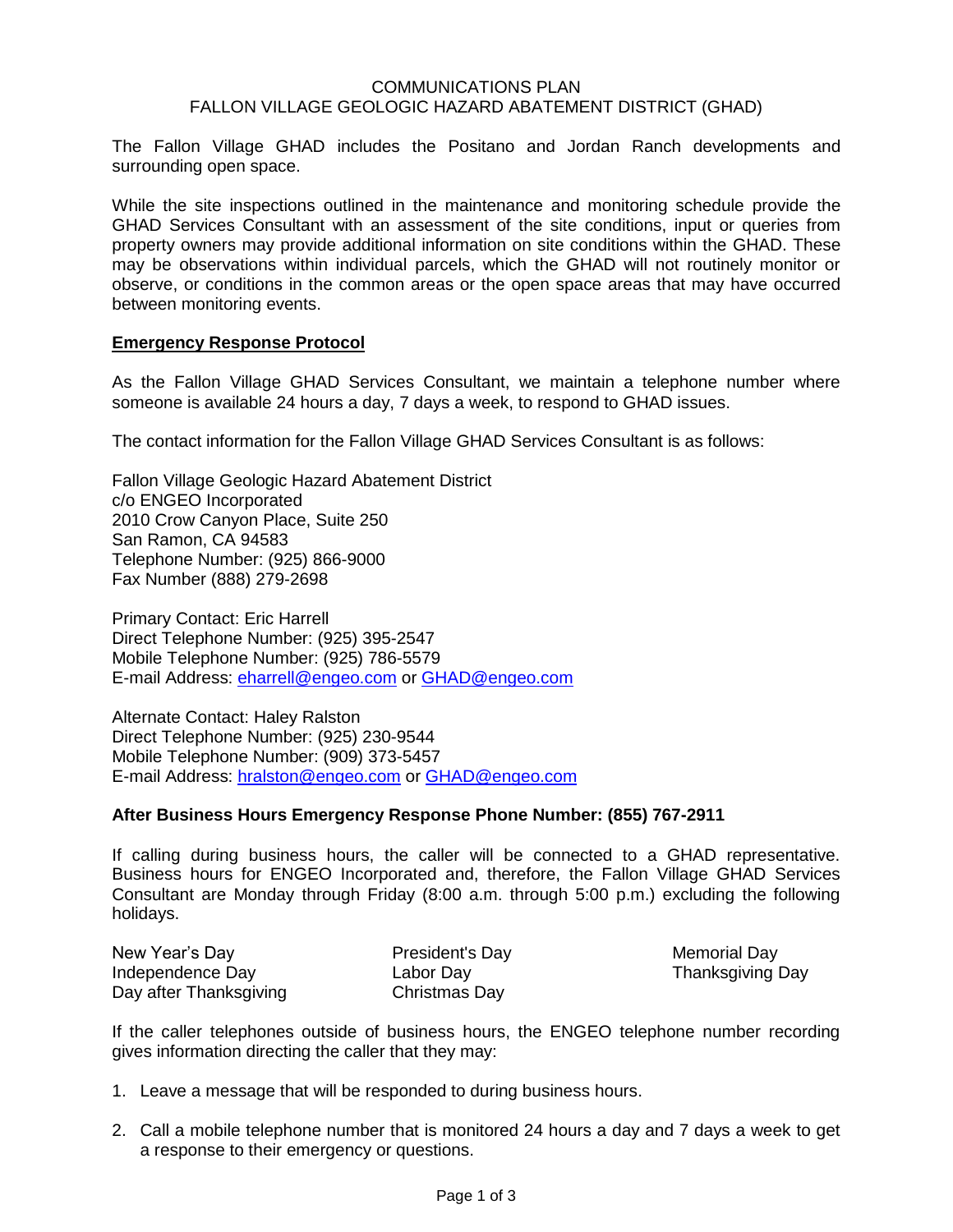You can also contact the GHAD Services Consultant via the internet at [www.engeo.com.](http://www.engeo.com/) Click on Contact Us at the bottom of page for the Emergency Response phone number.

## **Incident Response Protocol**

The GHAD Services Consultant will respond to geologic hazards using the procedure described below.

- 1. GHAD Services Consultant personnel will perform a site reconnaissance of the impacted area.
- 2. As necessary, the GHAD Services Consultant will evaluate the impacted area and engage other professionals to appraise the situation.
- 3. The GHAD Services Consultant will, as necessary, provide mitigation activities for the incident area in accordance with the provisions of the Fallon Village GHAD Plan of Control and the approved budget.
- 4. At a minimum, the incident will be recorded in the GHAD Services Consultant maintained Monthly Incident Log. The Incident Log contains details of the incident and contact details. The Monthly Incident Logs are maintained by the GHAD Services Consultant and can be transmitted to the City of Dublin as requested.

# **Program Budget**

Prior to June 1 of every year, the Fallon Village GHAD distributes a Program Budget detailing the anticipated receivables and expenditures for the next fiscal year. After approval by the GHAD Board of Directors, the Program Budget is available on the City of Dublin's website. <http://dublin.ca.gov/1607/Geologic-Hazard-Abatement-Districts-GHAD>

### **Community Education and Outreach Program**

On occasion, the City of Dublin may receive requests for the GHAD Services Consultant via the City of Dublin website. These requests should be forwarded to the GHAD Services Consultant. Please direct the email to [GHAD@engeo.com.](mailto:GHAD@engeo.com)

### **Homeowners' Associations**

Currently, the following homeowners' associations are within the Fallon Village GHAD.

#### **Jordan Ranch Positano**

Vim Mahbir Brian Ritter, CCAM Common Interest Management Services **Homeowner Association Services** 315 Diablo Road, Suite 221 2266 Camino Ramon Danville, CA 94526 San Ramon, CA 94583 (925) 743-3080 Ext 148 (925) 830-4848 Ext 17 [vmahbir@commoninterest.com](mailto:vmahbir@commoninterest.com)

Julie Strobol Common Interest Management Services 315 Diablo Road, Suite 221 Danville, CA 94526 (925) 743-3080 Ext 210 [jstrobol@commoninterest.com](mailto:jstrobol@commoninterest.com)